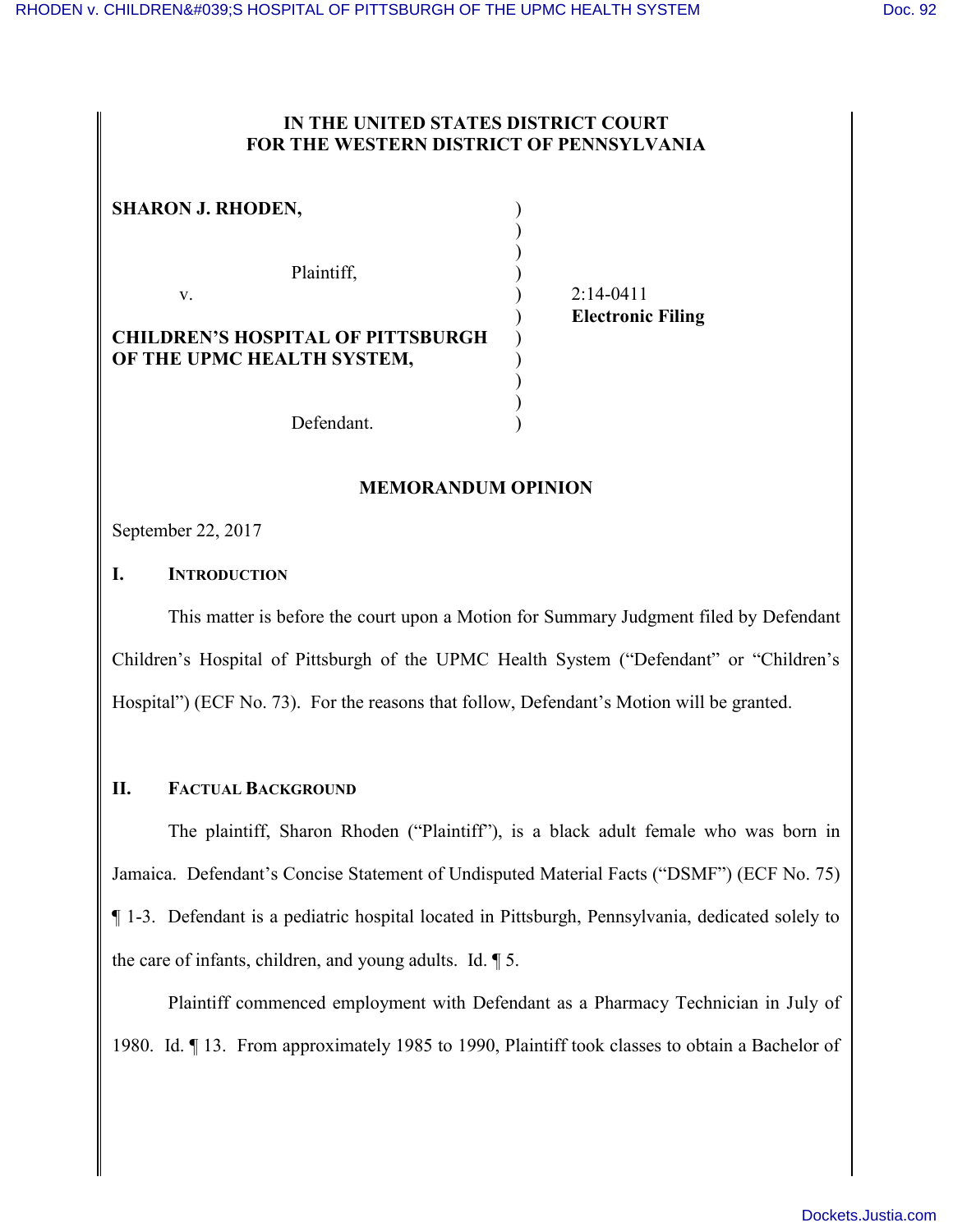Science degree in pharmacy. Id.  $\P$  14. Defendant hired Plaintiff as a full-time pharmacist in 1990. Id. ¶¶ 18-19.

Defendant utilizes a progressive, four-step Corrective Action and Discharge Policy (the "Policy") to govern employee conduct. Id.  $\P$  7. Under the Policy, the first step of discipline is a verbal warning, followed by a written warning (Step 2), a final written warning (Step 3), and ultimately termination (Step 4). Id. ¶ 8. Defendant also reserves the right to immediately terminate employees who commit egregious violations of hospital policy. Id. ¶ 9.

On August 2, 2010, Plaintiff received a verbal warning from her supervisor, Joseph Mazzotta ("Mazzotta"), based on an award nomination submitted by Plaintiff that contained language allegedly disparaging another employee. Id. ¶ 39. Plaintiff had nominated Defendant's Human Resources Consultant, Terry Devin, for an Award for Commitment and Excellence in Service ("ACES") on May 22, 2010. Id. ¶ 31. Plaintiff's nomination included the declaration that: "One realizes what a treasure [Devin] is when one has to deal with unscrupulous representatives who attempt to stand in her footsteps." Id. Defendant interpreted this language as an attempt to disparage and criticize another Human Resources Consultant, Marsha Campbell. Deposition of Joseph Mazzotta ("Mazzotta Depo.") (ECF No. 76-3) at 18-19. Plaintiff denied that her comments were directed at Campbell. DSMF ¶ 37.

On May 14, 2012, Plaintiff left her work station to use the restroom. Id. ¶ 41. A dispute arose between Plaintiff and another pharmacist, Fred Mohrbacher, concerning the amount of time it took for Plaintiff to return to her station. Id.  $\P$  44-47. Plaintiff maintained that Mohrbacher was loud and rude in demanding that she return quickly so that he could leave work for a doctor's appointment, whereas Mohrbacher believed that Plaintiff intentionally malingered so as to make him late. Id. ¶¶ 45-47; Plaintiff's Response to Defendant's Concise Statement of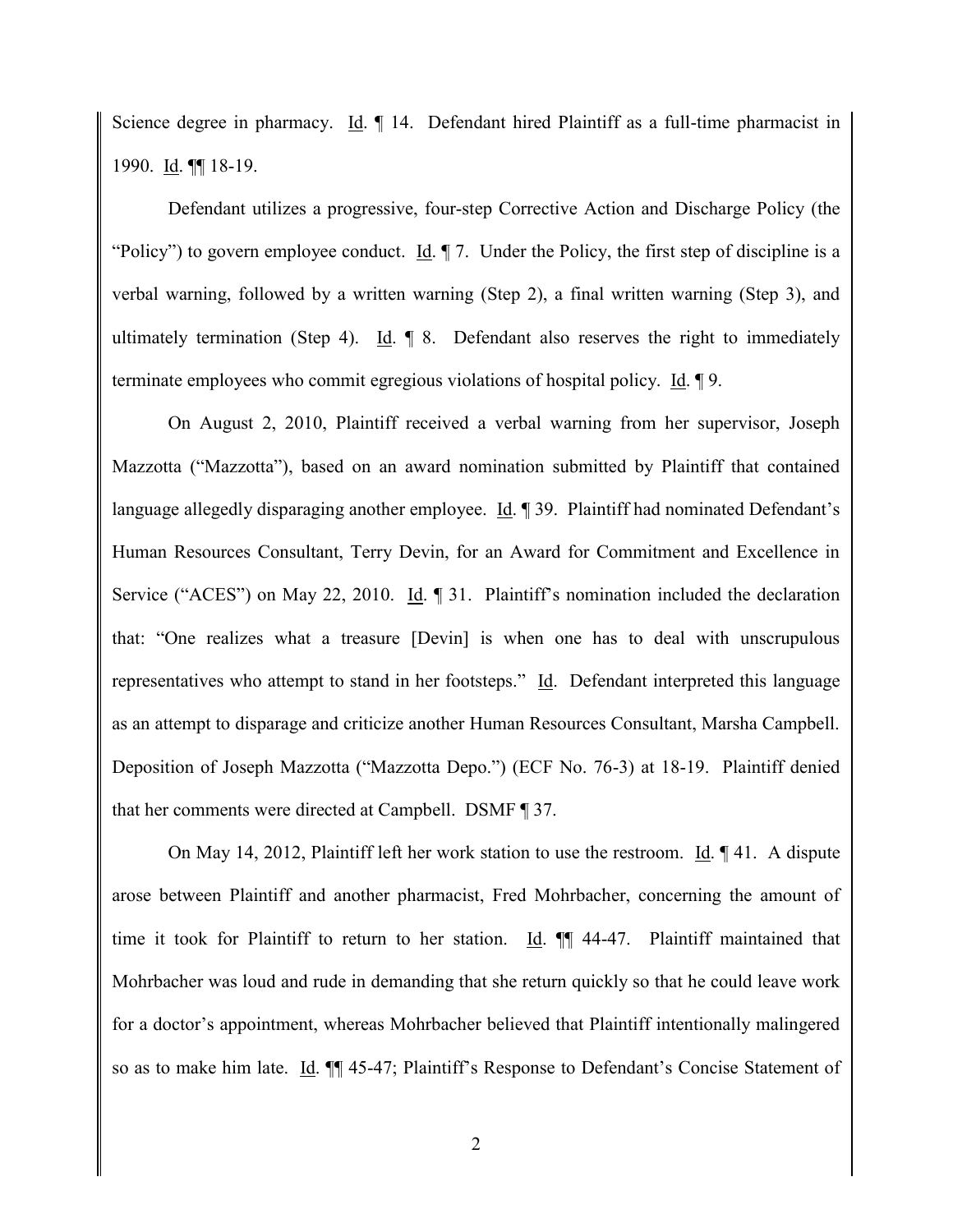Undisputed Material Facts ("PRSMF")  $\P$  45-47. Mazzotta investigated the incident and obtained written statements from several pharmacy employees who described Plaintiff's behavior as unprofessional and rude. DSMF  $\P$  51, 54. Plaintiff contended that each of those employees was lying. PRSMF ¶ 55.

In the meantime, another pharmacist, Janice Cottone, sent an email to the entire staff reminding them of the duties associated with a particular pharmacist position and explaining that the last person to serve in that position had not fully completed those duties. DSMF ¶ 58. Believing that this email was referring to her, Plaintiff sent a "reply all" email defending the work that she had performed on the previous day and explaining that her shift had been shortstaffed. Id. ¶ 59. Another pharmacist, Mark Womeldorff, responded with his own "reply all" email in which he objected to Plaintiff's characterization of the staffing situation. Id. ¶ 61. Mazzotta responded to both emails by warning all pharmacists to "be mindful" of using "reply all" when sending emails. Id. ¶ 62.

As a cumulative result of the restroom incident and the email incident, Mazzotta issued Plaintiff a Step Two written warning. Id.  $\parallel$  65. Plaintiff responded by filing a charge with the United States Equal Employment Opportunity Commission ("EEOC") on October 27, 2012. Id. ¶ 69.

Plaintiff received a final written warning (Step Three) on August 28, 2013. Id. ¶ 96. That warning stemmed from an incident that occurred on August 16, 2013, at which time Plaintiff was observed speaking on her cell phone during work hours for approximately 20-25 minutes in violation of Defendant's Cellphone Policy. Id. ¶¶ 77. Jeffrey Goff, the pharmacy director, ultimately issued the final written warning after concluding that Plaintiff's explanation for her cell phone use was not credible. Id. ¶¶ 92. Plaintiff contends that her cell phone use was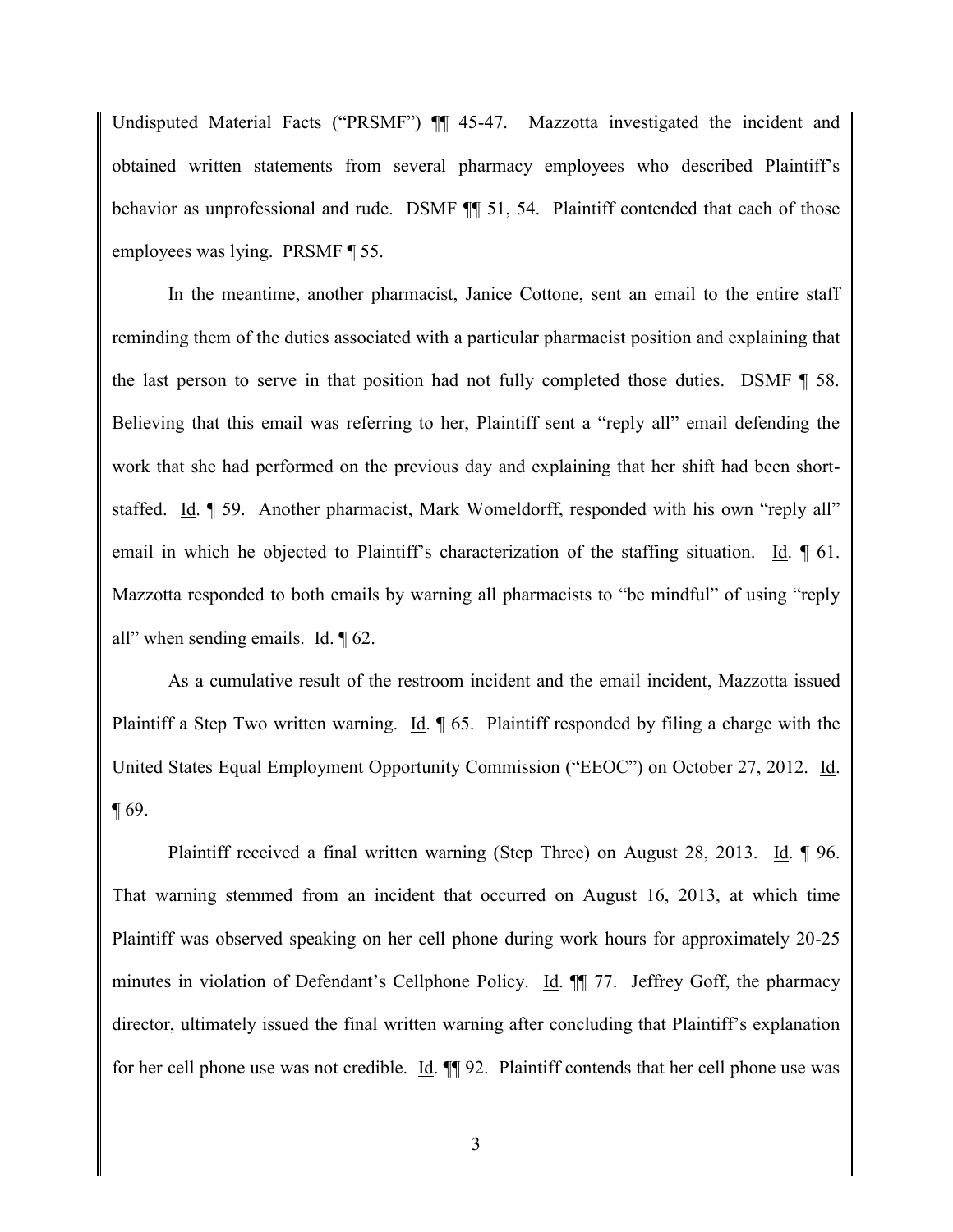no more egregious than that of other employees and that her cell phone use was justified by a medical issue that had allegedly arisen with her mother (to whom she was speaking). PRSMF ¶¶ 88-95.

On October 20, 2013, a Medical Delivery Assistant, Sarah Boarts, sent an email to Goff and Mazzotta accusing Plaintiff and another pharmacist, Tammy Wurst, of each refusing to take a phone call from the Pediatric Intensive Care Unit. Id. ¶¶ 107-08. Pursuant to Defendant's call routing policy, pharmacists are assigned a specific floor of the hospital from which they are responsible for accepting calls. Id.  $\P$  104-05. If a pharmacist is too busy to take a call from his or her assigned floor, the pharmacist is responsible for making sure the call is re-routed to another pharmacist. Id. ¶ 105. In her email, Boarts explained that Plaintiff and Wurst each refused to take the call despite the fact that neither of them was on the phone handling other requests at that time:

> The PICU called and asked to speak with a pharmacist. I placed the nurse on hold and asked [Plaintiff] to speak with her, but she refused to take it. [Plaintiff] claimed she felt she was doing all the work and asked me to have someone else take the call. The entire afternoon was fairly slow, so no one person was actually being given an exceptionally larger workload. . . . I asked the group at large for someone to take the call; [Wurst] refused because it was supposed to be [Plaintiff's] floor. About two minutes later, the nurse from PICU was still on hold. [Another pharmacist] ended her phone call and picked up the PICU line, resolving the issue herself . . .

# Id. ¶ 108.

Plaintiff explained that, although she was not on the phone at the time, she was busy completing a backlog of tasks stemming from prior calls and was too occupied to answer the call. PRSMF ¶ 109, 112. Plaintiff asserts that her supervisor, Mazzotta, had instructed her that it was appropriate to refuse a call in circumstances where her she had a backlog of cases. Id. 112. Despite this explanation, Defendant concluded that Plaintiff's refusal to take a call from the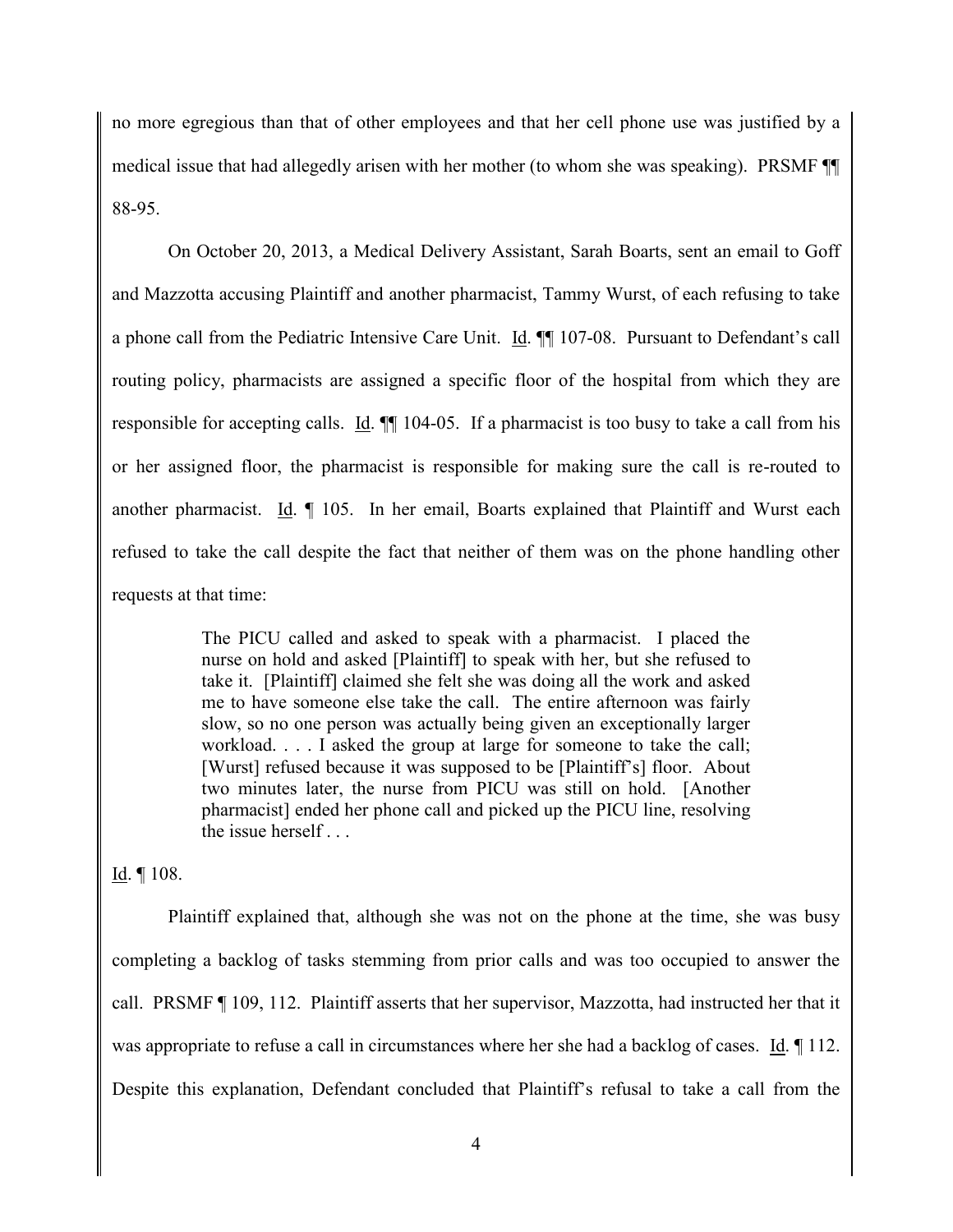PICU constituted a knowing and intentional failure to provide adequate patient care and violated Defendant's policies and mission statement. DSMF ¶ 116. As a result, Goff, Mazzotta, and Defendant's human resources department made the decision to terminate Plaintiff's employment on October 25, 2013. Id. ¶ 117. Wurst, a Caucasian, was also terminated for refusing to take the same phone call. Id.  $\P$  118.

Based on her discharge, Plaintiff filed a charge with the EEOC on May 1, 2014. Id. ¶ 119. She initiated the instant lawsuit on March 28, 2014. Compl. (ECF No. 1). Following the EEOC's dismissal of her charge, Plaintiff filed an amended complaint alleging that Defendant had unlawfully discriminated and retaliated against her on the basis of her race, national origin, and age. Am. Compl. (ECF No. 16). She withdrew her age-based discrimination claims in response to Defendant's motion for summary judgment. Plaintiff's Response in Opposition to Defendant's Motion for Summary Judgment ("Pl. Resp.") (ECF No. 78). Her remaining claims form the basis for the instant motion for summary judgment.

#### **III. LEGAL STANDARD FOR SUMMARY JUDGMENT**

Summary judgment may only be granted where the moving party shows that there is no genuine dispute as to any material fact, and that a judgment as a matter of law is warranted. FED. R. CIV. P. 56(a). Pursuant to Federal Rule of Civil Procedure 56, the court must enter summary judgment against a party who fails to make a showing sufficient to establish an element essential to his or her case, and on which he or she will bear the burden of proof at trial. Celotex Corp. v. Catrett, 477 U.S. 317, 322 (1986). In evaluating the evidence, the court must interpret the facts in the light most favorable to the nonmoving party, drawing all reasonable inferences in his or her favor. Watson v. Abington Twp*.*, 478 F.3d 144, 147 (3d Cir. 2007). The burden is initially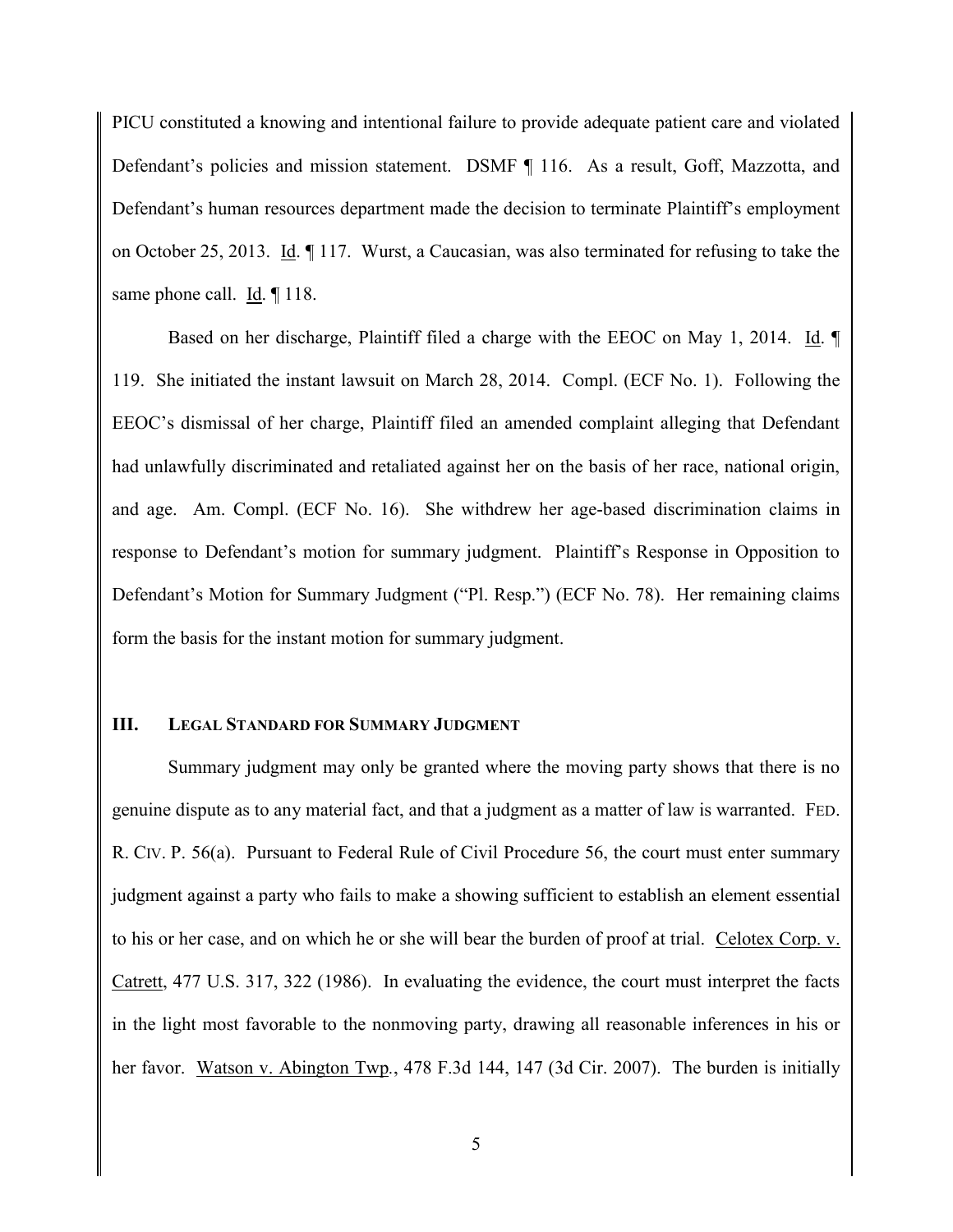on the moving party to demonstrate that the evidence contained in the record does not create a genuine issue of material fact. Conoshenti v. Pub. Serv. Elec. & Gas Co*.*, 364 F.3d 135, 140 (3d Cir. 2004). A dispute is "genuine" if the evidence is such that a reasonable trier of fact could render a finding in favor of the nonmoving party. McGreevy v. Stroup, 413 F.3d 359, 363 (3d Cir. 2005). Where the nonmoving party will bear the burden of proof at trial, the moving party may meet its burden by showing that the admissible evidence contained in the record would be insufficient to carry the nonmoving party's burden of proof. Celotex Corp*.*, 477 U.S. at 322. Once the moving party satisfies its burden, the burden shifts to the nonmoving party, who must go beyond his or her pleadings and designate specific facts by the use of affidavits, depositions, admissions or answers to interrogatories showing that there is a genuine issue of material fact for trial. Id*.* at 324. The nonmoving party cannot defeat a well-supported motion for summary judgment by simply reasserting unsupported factual allegations contained in his or her pleadings. Williams v. Borough of West Chester, 891 F.2d 458, 460 (3d Cir. 1989).

#### **IV. DISCUSSION**

#### A. Discrimination Based on Race and National Origin

Plaintiff first alleges that Defendant unlawfully terminated her on the basis of her race and national origin in violation of Title VII of the Civil Rights Act of 1964, 29 U.S.C. § 2000e *et seq*., 42 U.S.C. § 1981, and the Pennsylvania Human Relations Act ("PHRA"), 43 P.S. § 951 *et seq*. Title VII's anti-discrimination provision, codified at 42 U.S.C. § 2000e-2(a), makes it unlawful for an employer "to fail or refuse to hire or to discharge any individual, or otherwise to discriminate against any individual with respect to his compensation, terms, conditions, or privileges of employment, because of such individual's race, color, religion, sex, or national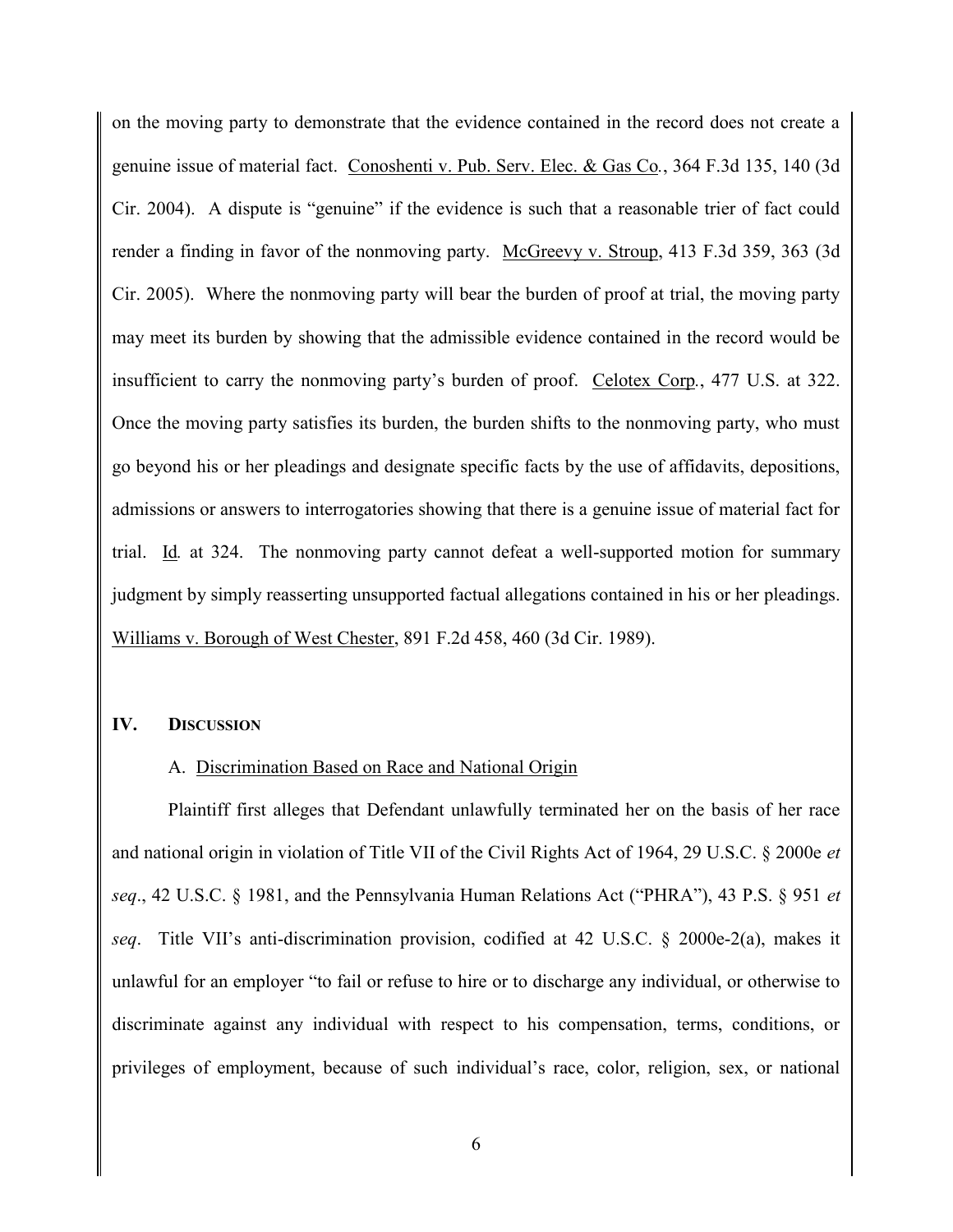origin …." 42 U.S.C. § 2000e-2(a). The PHRA similarly declares it to be an "unlawful discriminatory practice" for an employer to discharge or otherwise discriminate against an individual "with respect to compensation, hire, tenure, terms, conditions or privileges of employment or contract, if the individual . . . is the best able and most competent to perform the services required." 43 PA. CON. STAT. ANN. § 955(a).

Although the PHRA is a statute of independent force under Pennsylvania law, it has generally been construed to be coextensive with its federal counterparts. Kelly v. Drexel University, 94 F.3d 102, 105 (3d Cir. 1996). Because the scope of protection provided under the PHRA is not materially different from that provided under Title VII, the Court's analysis of Plaintiff's Title VII claims is applicable to her claims under the PHRA.

In order to establish a *prima facie* case of discrimination, a plaintiff must demonstrate that:  $(1)$  she is a member of a protected class;  $(2)$  she was qualified for the position that he held; (3) she suffered an adverse employment action; and (4) the action occurred under circumstances that could give rise to an inference of unlawful discrimination. Makky v. Chertoff, 541 F.3d 205, 214 (3d Cir. 1999). Here, Defendant does not challenge that Plaintiff is a member of a protected class, was qualified for the position that she held, and was subjected to an adverse employment action. Rather, Defendant maintains that Plaintiff was terminated pursuant to Defendant's four-step Corrective Action and Discharge Policy on the basis of her own misconduct. Defendant contends that Plaintiff's disrespectful and unprofessional interactions with co-employees, inappropriate use of her email and cell phone, and refusal to take an assigned call from the PICU cumulatively serve to vitiate the fourth element of her *prima facie* case and serve as a legitimate, non-discriminatory justification for her termination.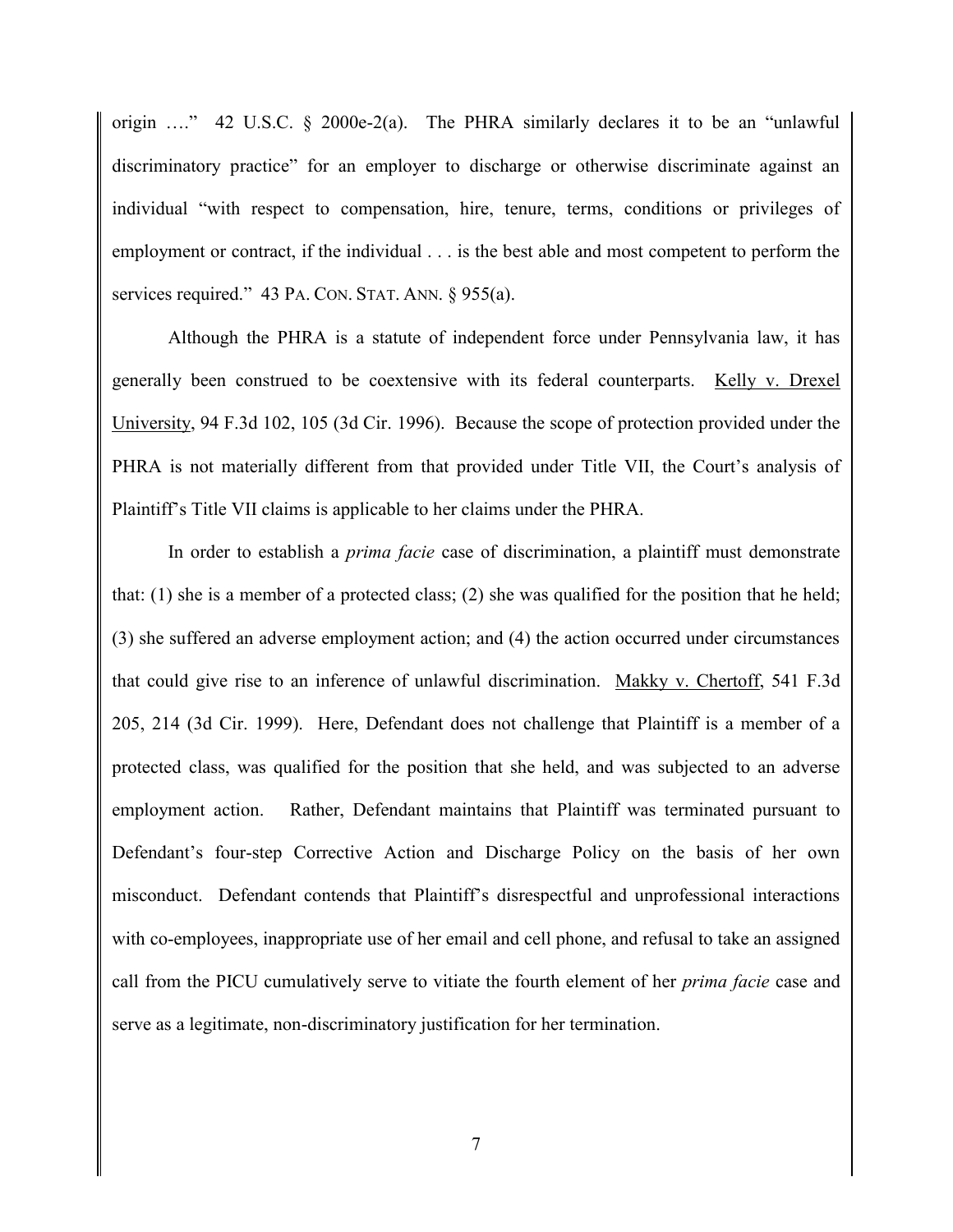Evidence used to establish a *prima facie* case of discrimination may also be relied upon to demonstrate pretext, since nothing about the McDonnell Douglas–Burdine burden-shifting framework requires a court to ration the evidence presented in a particular case among the *prima facie* and pretext stages of the analysis. Doe v. C.A.R.S. Protection Plus, Inc., 527 F.3d 358, 370 (3d Cir. 2008). Proof that an employer's explanation for an adverse employment action is unworthy of credence can be a powerful form of circumstantial evidence that is probative of intentional discrimination. Reeves v. Sanderson Plumbing Products, Inc., 530 U.S. 133, 147 (2000). For present purposes, the Court will address the evidence adduced by Plaintiff in the context of pretext because his burden at the *prima facie* stage is "much less onerous than proving pretext with similar evidence." Opsatnik v. Norfolk Southern Corp., 2008 WL 763745, at \*4 (W.D. Pa. Mar. 20, 2008), *aff'd*, 335 F. App'x 220 (3d Cir. 2009) (citing Simpson v. Kay Jewelers, 142 F.3d 639, 646 (3d Cir. 1998)). See also Moussa v. Penn. Dept. of Public Welfare, 2010 WL 1333333, at \*8 (W.D. Pa. Mar. 31, 2010) (analyzing the plaintiff's claims at the pretext stage where the defendant's *prima facie* and pretext-based arguments each relied on the same evidence).

In the instant case, Defendant's articulated reason for its decision to fire Plaintiff was that she refused to answer a phone call from Defendant's PICU, jeopardizing the quality of care provided to Defendant's most vulnerable patients. In reaching its decision, Defendant relied on the following description of the incident supplied by Boarts:

> [A] nurse called the inpatient pharmacy between approximately 1 and 1:30 PM. . . . I turned to Sharon and asked if she would please speak to a nurse from PICU. She replied that she was "too busy to take the call," it was unfair that she was doing all the work, she felt as though she was being singled out, and to "tell someone else to take care of it." She then sat down at her computer within reach of the phone. She glanced at her left at the call still on hold, looked at me, shrugged and told me again to pass it to someone else.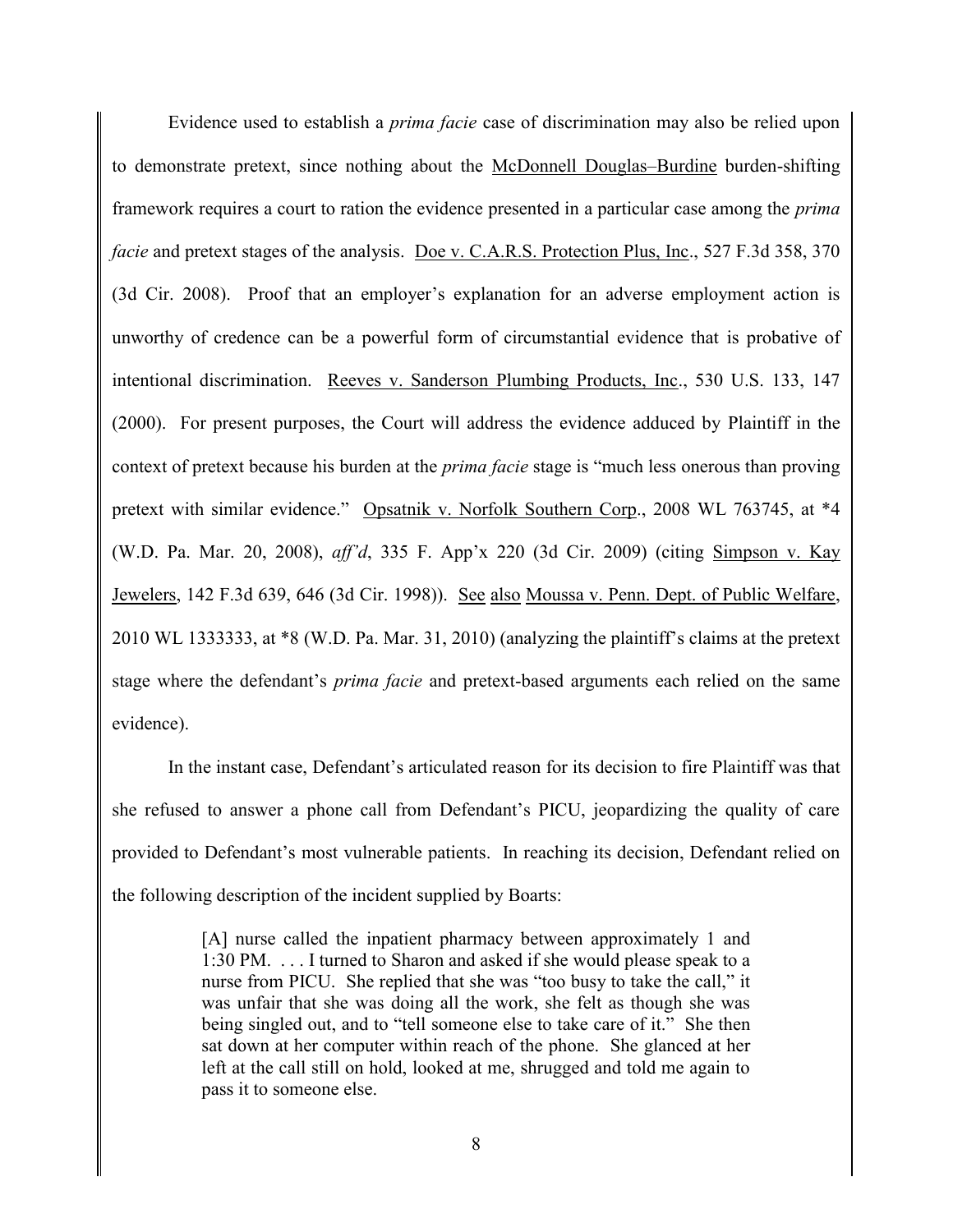ECF No. 81-1. According to Boarts, the nurse remained on hold while Plaintiff and Wurst engaged in a stalemate over who would take the call. Id. Boarts noted that "[t]he entire afternoon was fairly slow, so no one person was actually being given an exceptionally larger workload." Id. Defendant supports its termination decision by noting that Plaintiff had previously received a verbal warning, written warning, and final written warning, as specified by Defendant's four-step Corrective Action and Discharge Policy.

To defeat Defendant's motion for summary judgment, Plaintiff must point to some evidence that might cause a factfinder to either "(1) disbelieve the employer's articulated legitimate reasons; or (2) believe that an invidious discriminatory reason was more likely than not a motivating or determinative cause of the employer's action." Stanziale v. Jargowsky, 200 F.3d 101, 105 (3d Cir. 2000). It is not enough to "simply show that the employer's decision was wrong or mistaken, since the factual dispute at issue is whether discriminatory animus motivated the employer, not whether the employer is wise, shrewd, prudent, or competent." Keller v. Orix Credit Alliance, Inc., 130 F.3d 1101, 1108-09 (3d Cir. 1997) (quoting Fuentes, 32 F.2d at 765). In other words, Plaintiff must show "not merely that the employer's proffered reason was wrong, but that it was so plainly wrong that it cannot have been the employer's real reason." Keller, 130 F.3d at 1109. She may do so by pointing out "such weaknesses, implausibilities, inconsistencies, incoherencies, or contradictions in the employer's proffered legitimate reasons for its action that a reasonable factfinder could rationally find them 'unworthy of credence' . . . and hence infer 'that the employer did not act for [the asserted] non-discriminatory reasons.'" Fuentes, 32 F.3d at 765 (quoting Josey v. John R. Hollingsworth Corp., 996 F.2d 632, 638 (3d Cir. 1993)) (internal citations omitted).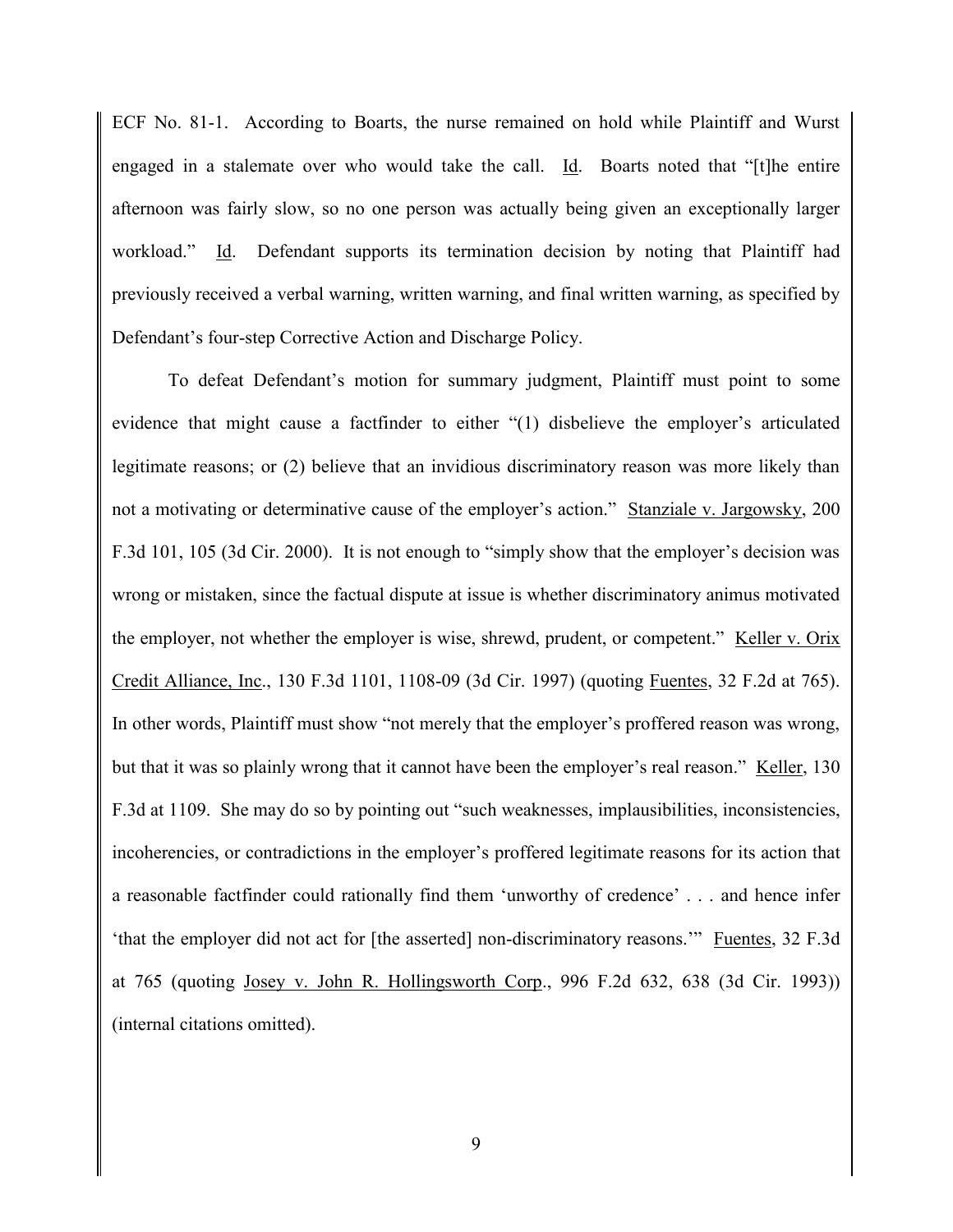Plaintiff attempts to meet this burden in two ways. First, she contends that Wurst, a Caucasian employee who did not share Plaintiff's protected characteristics, was treated more favorably by the Defendant after the incident. However, the record clearly reflects that Wurst was also terminated for her refusal to take the same phone call. Although Plaintiff suggests that Wurst's situation is dissimilar because she committed a separate, discrete offense on the same  $day - a$  delay in delivering medication – there is nothing in the record to suggest that Wurst would not have been independently terminated for either event. See Ezold v. Wolf, Block, Schorr and Solis–Cohen, 983 F.2d 509, 531 (3d Cir.1992) (A "plaintiff does not establish pretext, however, by pointing to criticisms of members of the non-protected class, or commendation of the plaintiff, in categories the defendant says it did not rely upon . . . ."). Moreover, even if Wurst's behavior was more egregious than Plaintiff's, that would not render Defendant's articulated reason for Plaintiff's termination "unworthy of credence." Fuentes, 32 F.3d at 765. To the contrary, the evidence of record suggests that both employees committed terminable offenses of varying severity and were terminated for those offenses.

Plaintiff next contends that she should not have been terminated because she was following the standing orders of her supervisor, Mazzotta, when she declined to take the phone call from the PICU nurse. According to Plaintiff, at the time of the incident, she was "overwhelmed" with a backlog of work from calls that she had already taken. Rhoden Depo. (ECF No. 81-1) at 270-71. She asserts that Mazzotta had specifically instructed her to defer telephone calls to other pharmacists in such circumstances. Id. at 270-71, 276. Even if this is true – which is unclear from the record – it is axiomatic that a plaintiff cannot survive summary judgment simply by alleging that her employer's decision "was wrong or mistaken" or that the employer acted in a manner that was not "wise, shrewd, prudent, or competent." Keller, 130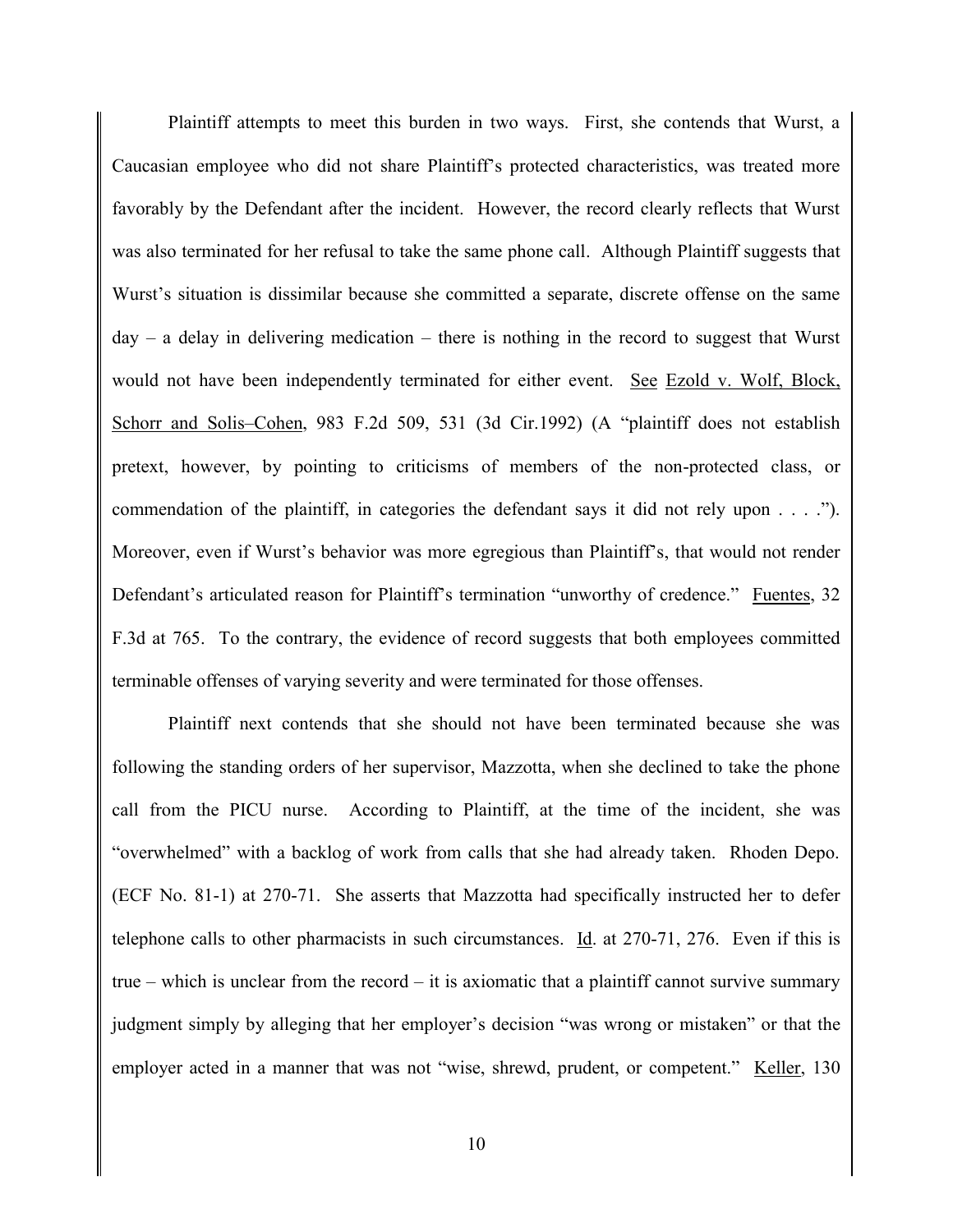F.3d at 1108-09. Rather, she must show that "discriminatory animus motivated the employer." Id. The fact that Plaintiff disagrees with her employer's rationale for her termination or disputes the underlying facts behind that decision is not enough to establish that the employer's rationale was implausible or discriminatory. See, e.g., Meyer v. Callery Conway Mars HV, Inc., 2015 WL 65135, at  $*$  12 (W.D. Pa. Jan. 5, 2015) ("The correctness of [defendant's] decision . . . is not what matters. . . . The existence or absence of discrimination does not turn on the ultimate truth or falsity of the information relied upon by an employer as a basis for making an employment decision.") (citing Daniels v. Sch. Dist. of Phila., 982 F.Supp.2d 462, 487 (E.D. Pa. 2013)); Keller, 130 F.3d at 1109 (emphasizing that the critical issue is not whether the evidence supporting the defendant's decision is conflicted, but whether the evidence so clearly fails to support that decision that the defendant could not truthfully have believed otherwise). After all, a "wrong decision" based on incorrect information "cannot be equated with a discriminatory decision." Meyer, 2015 WL 65135, at  $*$  12. Simply put, Plaintiff has failed to adduce sufficient evidence that the defendant's decision "was so clearly unfounded that it cannot have been sincere," Keller, 130 F.3d 1108-09, or that it was compelled by discriminatory animus. Stanziale, 200 F.3d at 105. Because no reasonable jury could conclude that Defendant's stated rationale for Plaintiff's termination was a pretext for unlawful discrimination, summary judgment on this claim is warranted.

## B. Retaliation

 $\overline{a}$ 

Plaintiff next contends that she suffered a retaliatory discharge in violation of Title VII and the PHRA after filing a discrimination charge with the EEOC on October 27, 2012.<sup>1</sup> To state a *prima facie* case of retaliation, a plaintiff must show that: (1) she engaged in a protected

 $<sup>1</sup>$  Because "the proper analysis under Title VII and the {PHRA] is identical," the Court's analysis applies equally to</sup> both claims. Weston v. Pennsylvania, 251 F.3d 420, 425 n. 3 (3d Cir. 2001).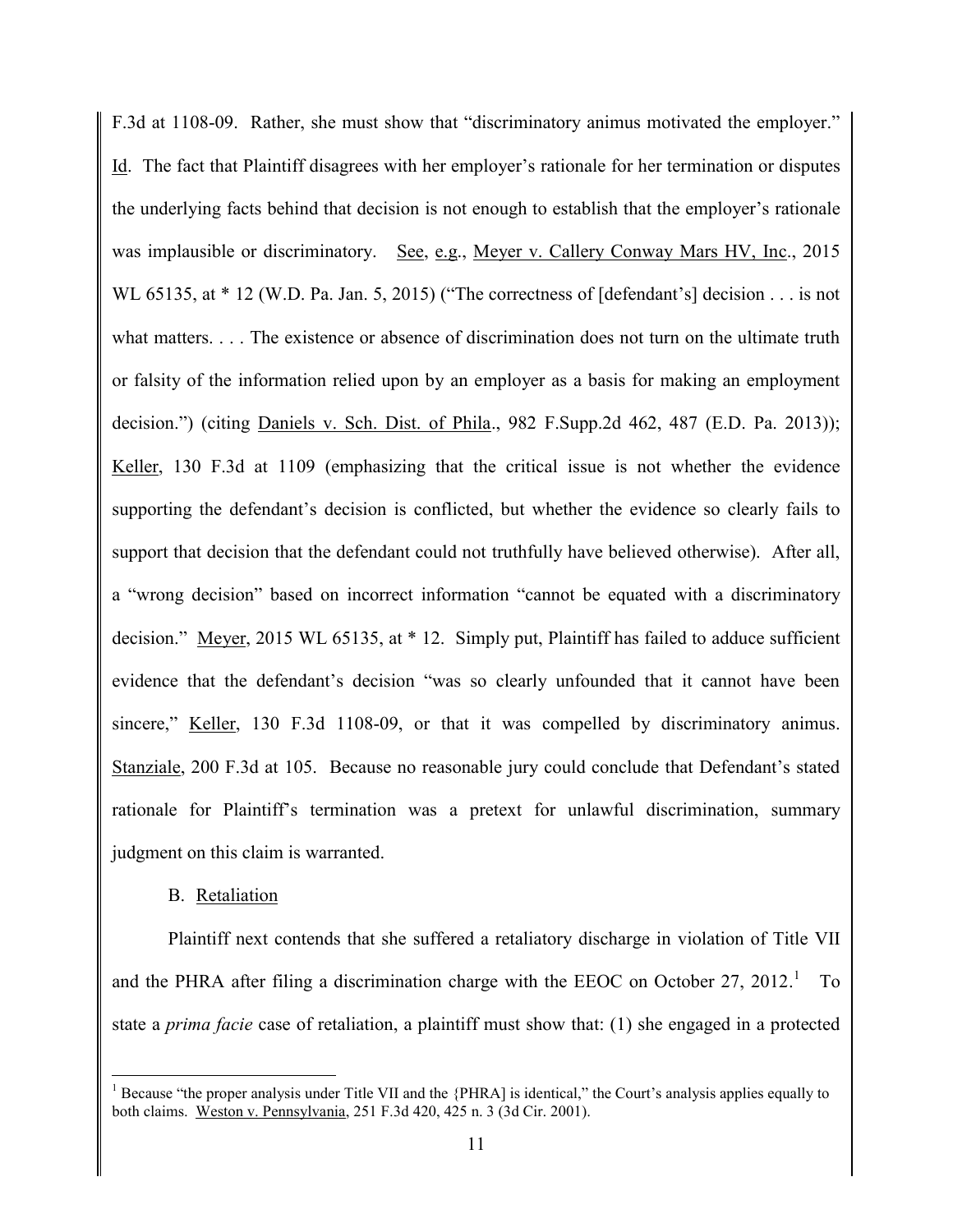activity; (2) she suffered an adverse employment action; and (3) there was a causal connection between the participation in the protected activity and the adverse action. Moore v. City of Philadelphia, 461 F.3d 331, 340-41 (3d Cir. 2006). The United States Supreme Court has emphasized that Title VII retaliation claims must ultimately be proven according to "traditional principles of but-for causation." Univ. of Texas Southwestern Medical Center v. Nassar, U.S. \_\_, 133 S.Ct. 2517, 2533 (2013).

Consistent with this principle, Plaintiff cannot survive summary judgment unless she can produce evidence from which a reasonable factfinder could conclude that her EEOC charge was the but-for cause of her termination. A careful examination of the record reveals that she has failed to satisfy this burden.

Plaintiff first contends that the amount of time between her protected activity and her ultimate termination is highly suggestive of retaliation. It is well-established that the temporal proximity between a protected activity and an adverse employment action may provide some inference of a causal connection where the proximity is "unusually suggestive of retaliatory motive." Shaner v. Synthes, 204 F.3d 494, 505 (3d Cir. 2000). However, Plaintiff filed her discrimination charge in October 2012, almost one year prior to her termination. Courts have routinely found causation lacking in situations where far shorter temporal gaps separated the protected activity from the adverse employment action. See, e.g., C.M. v. Bd. of Educ., 128 F. App'x 876, 883 (3<sup>rd</sup> Cir. 2005) (finding that a three month gap between protected activity and adverse employment action was too broad to support causation); Williams v. Phila. Hous. Auth. Police Dep't, 380 F.3d 751, 760-61 (3<sup>rd</sup> Cir. 2004) (two month gap did not support inference of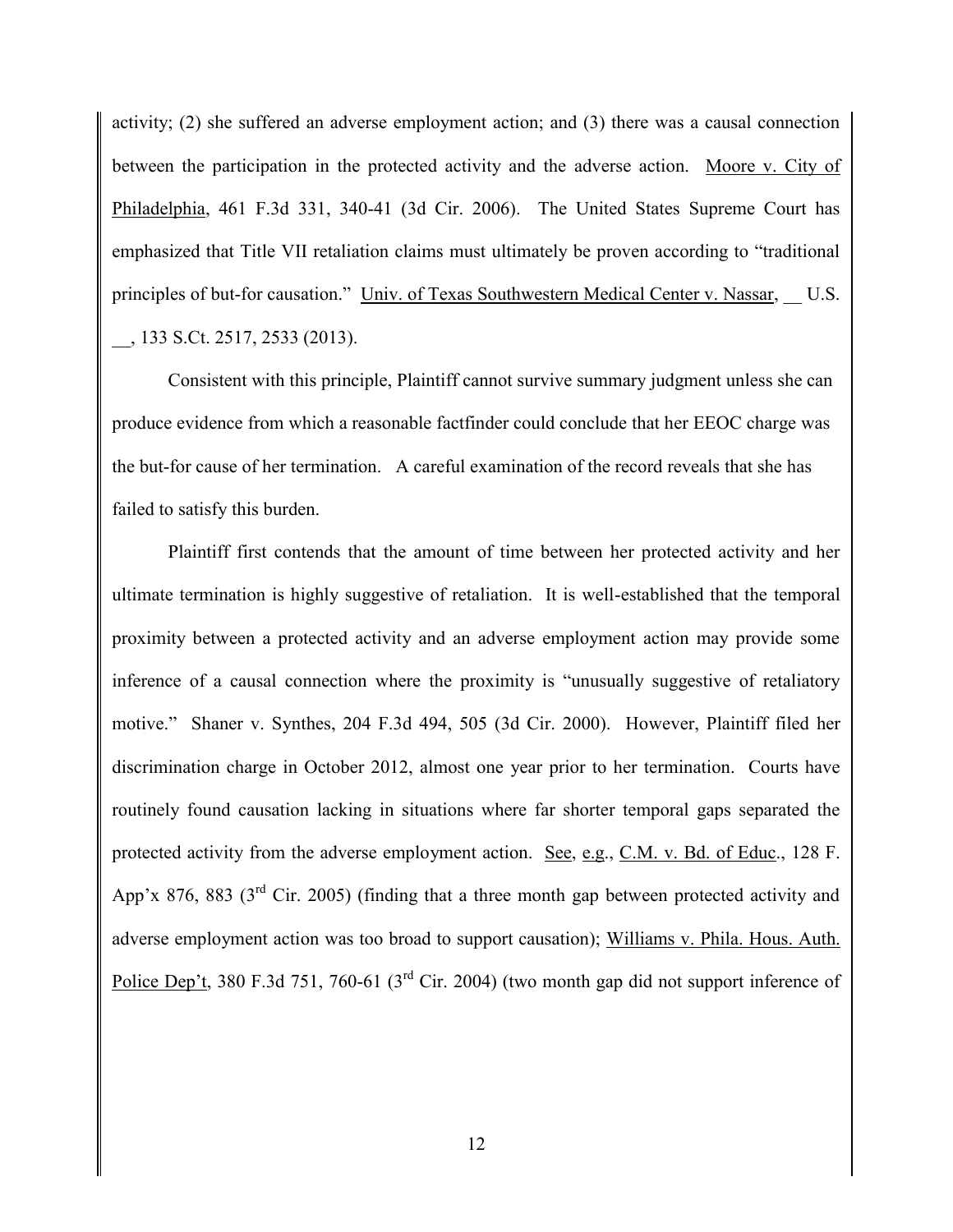causation); Yeager v. UPMC Horizon, 698 F. Supp. 2d 523, 50 (W.D. Pa. 2010) (seven month gap suggested lack of causation).<sup>2</sup>

Where the temporal proximity is not unusually suggestive, "a court may consider whether the record evidence, as a whole, is sufficient to raise an inference of causation." Kahan v. Slippery Rock Univ. of Pennsylvania, 50 F. Supp. 667, 701 (W.D. Pa. 2014). Such evidence may include "evidence of ongoing antagonism or retaliatory animus, inconsistencies in the employer's articulated reasons for terminating the employee, or any other evidence in the record sufficient to support the inference of retaliatory animus." Id. (citing Farrell v. Planters Lifesavers Co., 206 F.3d 271, 280 (3d Cir. 2000)). In this instance, however, Plaintiff concedes that her working conditions and the alleged "harassing and discriminatory conduct" that she faced actually improved after she filed her discrimination claim. Am. Compl. ¶ 18. Moreover, although she cites several examples of allegedly discriminatory remarks made by co-workers, each of those incidents occurred several years prior to her filing of the EEOC charge in 2012. PRSMF ¶¶ 168-172. Finally, the record reflects that Plaintiff received an "excellent" review in June 2013, eight months after filing her EEOC charge. DSMF ¶ 71; PRSMF ¶ 71. See Tahiliani v. Bayer Corp., 170 F. App'x 215, 216 (3d Cir. 2006) (noting that it would be "illogical" to believe that a company would refrain from retaliating after the filing of an EEOC charge, issue a favorable employee evaluation in the meantime, and then change course and elect to retaliate at a much later date). In short, there is nothing in the record that would enable a factfinder to adduce

 $\overline{a}$ 

 $2$  Plaintiff also complained in an August 2013 email about being "singled out" for punishment over the cell phone incident. However, Plaintiff's email fails to allege in any manner that she thought she was being mistreated because of her race or national origin. ECF No. 81-1. Moreover, even if this email could be construed as protected activity for purposes of Title VII, the two month gap between that email and her termination is still too large to suggest causation on its own. Williams, 380 F.3d at 760-61 (two month gap did not support inference of causation); see also Booze v. Wetzel, No. 13-2139, 2015 WL 5173937, at \*15 (M.D. Pa. Sep. 2, 2015) (noting, in the context of retaliation, that the Third Circuit's jurisprudence "suggests that the temporal proximity must be measured in days, rather than in weeks or months, to suggest causation without corroborative evidence.").